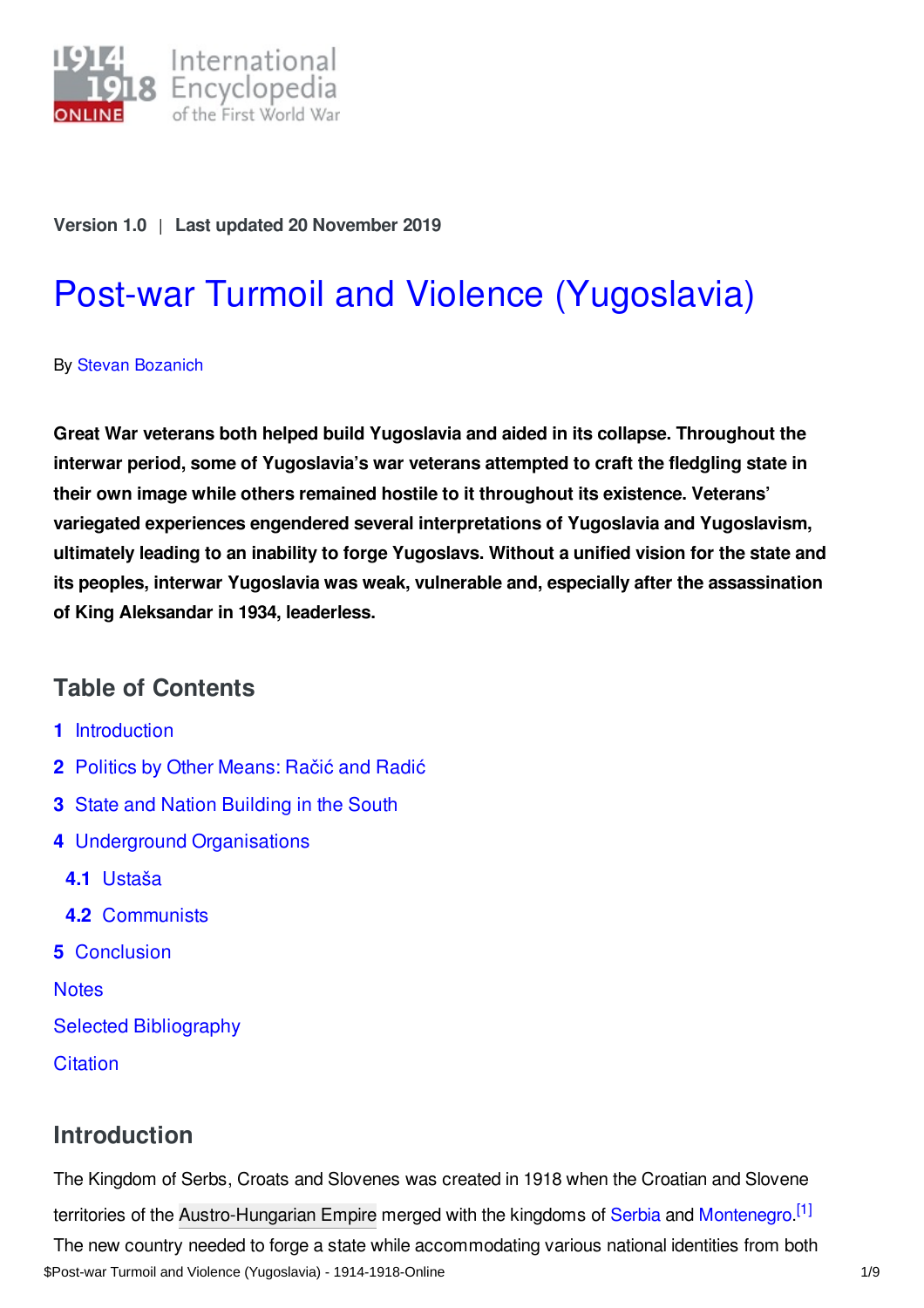victorious and vanquished parties of the Great War, as well as integrating the peoples of the new territories of Kosovo and [Macedonia](https://encyclopedia.1914-1918-online.net/article/macedonia_and_the_internal_macedonian_revolutionary_organization) conquered from the [Ottoman](https://encyclopedia.1914-1918-online.net/article/ottoman_empiremiddle_east) Empire and [Bulgaria](https://encyclopedia.1914-1918-online.net/article/bulgaria) in the Balkan Wars of 1912 and 1913. [Simultaneously,](https://encyclopedia.1914-1918-online.net/article/balkan_wars_1912-1913) armed groups roamed the countryside; some were hostile to the new state, while others were comprised of men who remained mobilised and sought relevance in the new post-war environment. Divided by pre-war loyalties, ethnic obligations, and wartime experiences, Yugoslav war veterans of both the Balkan Wars and the Great War played integral roles in fashioning the new state in their own image, even if those roles differed greatly and often created conflict. Some of the most significant ways in which veterans attempted to contribute to the making or breaking of [Yugoslavia](https://encyclopedia.1914-1918-online.net/article/yugoslavia) were through [paramilitary](https://encyclopedia.1914-1918-online.net/article/paramilitary_violence) groups and illegal political organisations, as well as through legitimate means; quite often it was through some combination of parts or all of these methods. This article focuses on a number of groups, and some of the more important individuals who populated them, to provide an account of veterans' experiences in the new Yugoslavia. It features the more important members of Yugoslav society because of their influence on contemporary and later events, as well as because of the availability of their memoirs, biographies, and other pertinent primary documents.

## <span id="page-1-0"></span>**Politics by Other Means: Račić and Radić**

Elected to parliament (*Skupština*) in 1927 as a member of the People's Peasant Party, Puniša Račić (1886-1944) was also the leader of the veterans' [organisation](https://encyclopedia.1914-1918-online.net/index/names/123000289) the Association of Serbian Chetniks – Petar Mrkonjić. Involved in pacifying newly incorporated regions, which in practice meant targeting ethnic Albanians in the Montenegro-Albania-Kosovo border area, Račić entered parliament favouring a "Great Serbian" program instead of the Yugoslavism of the interwar regime. As head of a paramilitary organisation and a politician, Račić effectively turned the former into a military wing of the Radical Party. As John Paul [Newman](https://encyclopedia.1914-1918-online.net/contributors/John_Paul_Newman) notes, for Račić "politics was a mere continuation of war by other means."<sup>[\[2\]](#page-7-2)</sup> Applying violence during elections, the [Chetnik](https://encyclopedia.1914-1918-online.net/article/chetniks) organisation helped to give Yugoslav politics a martial character and reflected the hatred for parliamentary democracy that many veterans harboured. Under Račić, the Chetnik organisation increased its violent character, marginalised non-Serbs, and undermined the new [state](https://encyclopedia.1914-1918-online.net/article/crumbling_of_empires_and_emerging_states_czechoslovakia_and_yugoslavia_as_multinational_countries).

<span id="page-1-1"></span>Račić was at the centre of perhaps the most significant event of Yugoslavia's interwar period: the assassination of the Croatian People's Peasant Party member, Stjepan Radić [\(1871-1928\)](https://encyclopedia.1914-1918-online.net/index/names/118983083), in June 1928. Popular amongst Austria-Hungary's ethnic Croatians, Radić represented a bulwark against Serbian hegemony in Yugoslavia. Radić remained outside of the *Skupština* for much of his career, often boycotting elections because of his hostility to the perceived Serbianising actions of the regime. He spent much of the Great War in Austro-Hungarian prisons for his outspokenness, which would also land him in trouble with the new Yugoslav regime of the interwar period. The shocking nature of his assassination had much to do with the fact that it took place during a parliamentary session in the course of which a heated debate turned violent. Stoked by weeks of increasing tensions in parliament and in the newspapers, Račić drew a gun and shot Radić. Two members of parliament were killed while two others were wounded. Radić was mortally wounded and died several weeks \$Post-war Turmoil and Violence (Yugoslavia) - 1914-1918-Online 2/9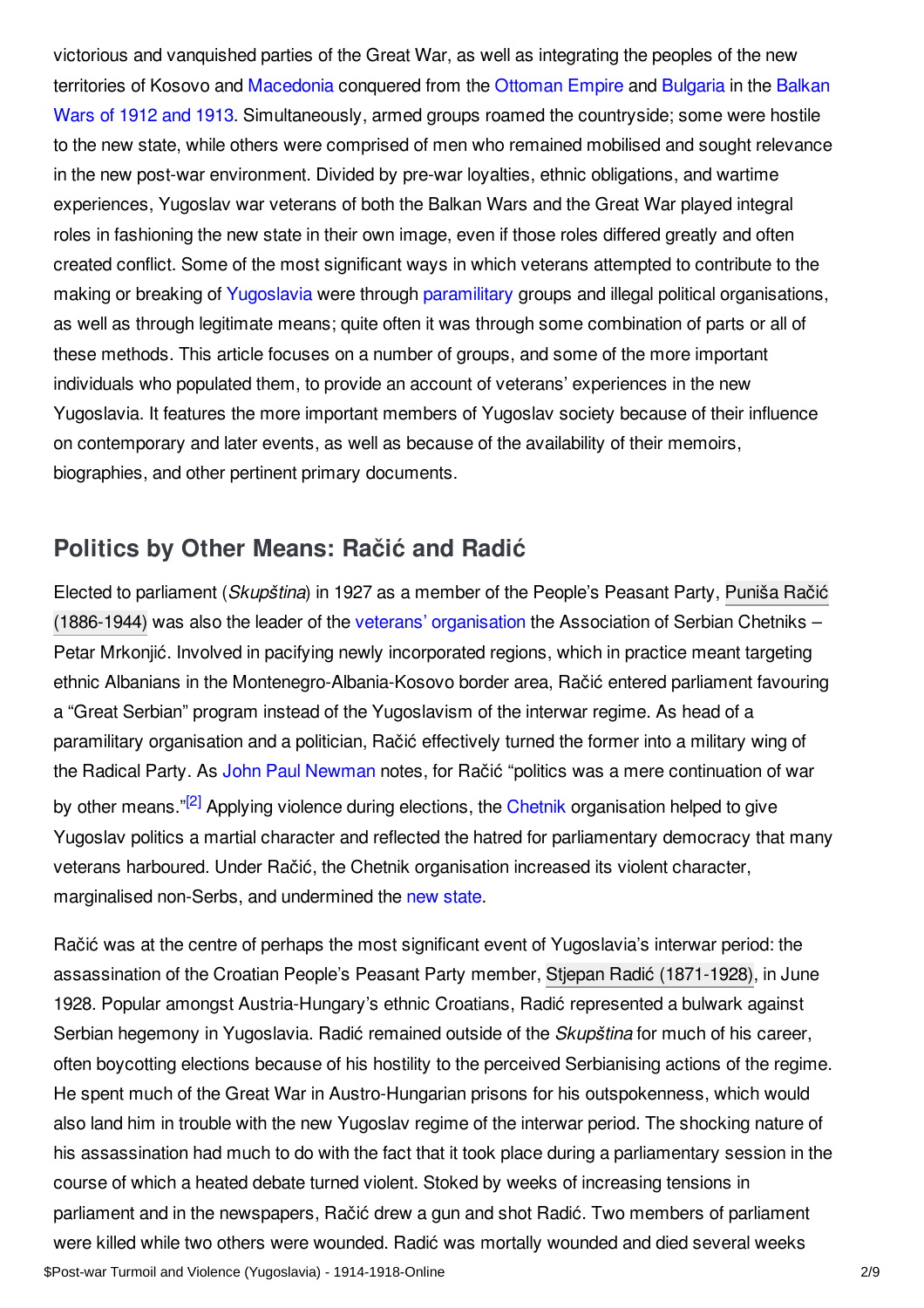later. Radić's death shaped interwar Yugoslavia's socio-political landscape throughout the interwar period, hastening the radicalisation of Yugoslav politics, with war and politics often going hand in hand.

# <span id="page-2-0"></span>**State and Nation Building in the South**

The most important Chetnik organisation operating in interwar Yugoslavia was the Committee Against Bulgarian Bandits (CABB) founded in 1922. Though the Great War had ended, some Yugoslav veterans continued their campaigns against ethnic minorities and to win over the populations of acquired territories. Ensuring the war would continue, Račić founded the CABB with the aim to counter the Bulgarian nationalising project and to direct the populations towards Serbianisation to better lay claim to the territory. These "committee men" operated mostly in Macedonia, or "Southern Serbia" as the territory was called at the time, but also conducted operations in "Old Serbia," or the Kosovo-Metohija region. Their opponent, the Internal Macedonian Revolutionary Organisation (IMRO), was most responsible for swaying the Macedonian population towards Bulgaria and away from Yugoslavia. To counter these measures, the CABB attempted to "cleanse" the territory of people claiming to be ethnic Bulgarians through murder, assimilation, or forced expulsion. These practices trace back to at least the Balkan Wars of 1912-1913 and followed the same pattern as in Macedonia: a voluntary or guerrilla unit would move into a village, attempt to convert the population, and deal swiftly with any resistance. The campaign of genocide was politicised by the royal Yugoslav government at various points, which co-opted the movement for its own political expediency, seeing the actions as beneficial to the regime's unitary Yugoslav ideology. That many members of the committee and other organisations like it were also members of the national parliament helped to ensure the organisation's legitimacy. When the practices were seen as dysfunctional or counterproductive, the government distanced itself from the units.

In addition to using semi-legal organisations, the regime founded schools to teach people Serbian. In 1920, the government unified all Orthodox [churches](https://encyclopedia.1914-1918-online.net/article/the_churches) under the Serbian Orthodox Church, thereby eliminating and subverting any claim to a separate Macedonian or Bulgarian identity. Bulgarian clergy were removed or forced to convert, while any Bulgarian language books and signs were taken away. Non-Serb [schools](https://encyclopedia.1914-1918-online.net/article/schools_and_universities) and societies were disbanded. Peasants were Serbianised at gunpoint: they adopted the "-ić" suffix for their last names instead of the "-ski" or "-ov" common to ethnic Bulgarians and Macedonians; any resisters were killed, tortured, and/or imprisoned. The people of Macedonia rejected the Yugoslav authorities in the 1921 elections, in which the Communist Party swept the region prior to being made illegal.<sup>[\[3\]](#page-7-3)</sup>

<span id="page-2-1"></span>Kosta [Milovanović-Pećanac](https://encyclopedia.1914-1918-online.net/index/names/12132513X) (1879-1944) was another notorious figure in Macedonia. With a reputation from the Balkan Wars, Pećanac earned medals for bravery in the Serbian campaign of 1915 and the Serbian army's subsequent retreat to Corfu. Pećanac's reputation gained considerably for his role in the 1917 Toplica uprising which he harnessed into legendary status in the post-war period. Bulgarian [occupation](https://encyclopedia.1914-1918-online.net/article/occupation_during_and_after_the_war_south_east_europe) practices during the Great War included arbitrary punishments against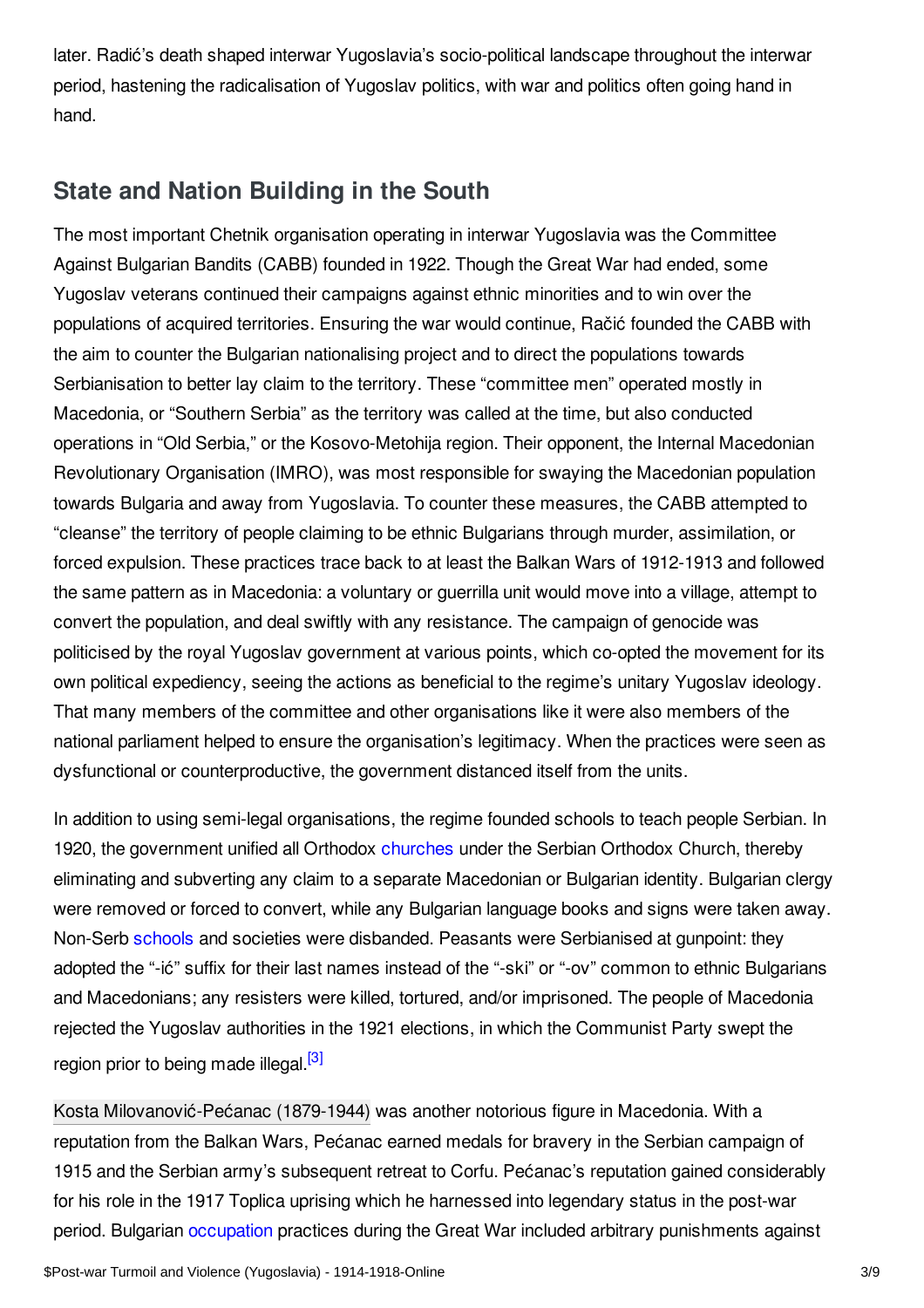<span id="page-3-1"></span><span id="page-3-0"></span>Serbian civilians, the closing of Serbian-language schools, the destruction of Serbian cultural sites, and internment. Led by Pećanac, armed Serbs rose up against the Bulgarians but were soon destroyed.<sup>[\[4\]](#page-7-4)</sup> Hoping to enact revenge for the events of 1917 where his units were unreservedly crushed, Pećanac's units were responsible for countless acts of violence against non-Serbian ethnic groups in the interwar period. As a leading figure in the CABB, he astutely positioned himself to gain the leadership of the Chetnik Association in 1932.<sup>[\[5\]](#page-7-5)</sup> Other leaders of the latter group included Račić, as mentioned, and Ilija [Trifunović-Birčanin](https://encyclopedia.1914-1918-online.net/index/names/1198941030) (1877-1943), and its prominent members included Dobroslav Jevdjević [\(1895-1962\)](https://encyclopedia.1914-1918-online.net/index/names/135674115). Pećanac was present in the parliament on the day of Radić's assassination. He represents not only the martial identity of Yugoslav politics but also the impact that the assassination undoubtedly had on several prominent members.

Under Pećanac's leadership, the Chetnik Association took in new members who were too young to have any experience of the Great War. This not only expanded the organisation's membership, keeping it relevant, but also ensured that Yugoslav society would remain at least partially mobilised. With the injection of [youth](https://encyclopedia.1914-1918-online.net/article/children_and_youth), the organisation increased its reach and maintained its violence. Often mobilising in the runup to elections, the Chetnik Association followed the trend of antiparliamentarianism prevalent in interwar Europe. Though the organisation could not be branded as fascistic, its extreme Serbian [nationalism](https://encyclopedia.1914-1918-online.net/article/nationalism) solidified its position on the extreme right of the spectrum.

Another right-wing Serbian nationalist organisation, which also had ties with the various Chetnik [organisations,](https://encyclopedia.1914-1918-online.net/index/names/119298074) was the Serbian Cultural Club and its prominent figures Slobodan Jovanović (1869- 1958), Isidora Sekulić [\(1877-1958\)](https://encyclopedia.1914-1918-online.net/index/names/119531135), Dragiša Vasić [\(1885-1945\)](https://encyclopedia.1914-1918-online.net/index/names/119087006), and Stevan Moljević [\(1888-1959\)](https://encyclopedia.1914-1918-online.net/index/names/1068045280). Further to the right of this organisation was Zbor, founded in 1934, whose leader Dimitrije Ljotić (1891-1945) previously fought on the [Italo-Yugoslav](https://encyclopedia.1914-1918-online.net/index/names/120170841) front, was a member of the Radical Party from 1920-1926, and was an intellectual follower of Charles Maurras [\(1868-1952\)](https://encyclopedia.1914-1918-online.net/index/names/118782673). Though Zbor and other groups varied on the right side of the political spectrum, they fall into the "para-fascist" category.<sup>[\[6\]](#page-7-6)</sup> Ljotić and Zbor were not highly relevant, since its election results, martial character, and social presence were virtually inconsequential through the interwar period.

<span id="page-3-2"></span>Only during the Second World War did many of these figures become at least somewhat relevant. For instance, the Yugoslav Army of the Fatherland, popularly known as the Chetniks, was led by Dragoljub "Draža" Mihailović [\(1893-1946\)](https://encyclopedia.1914-1918-online.net/index/names/118783874), a decorated veteran of the Great War who retreated during the "Serbian Golgotha" in 1915. His interwar importance, however, was marginal and is therefore not recounted here. Regardless, his experiences in those conflicts and the radicalisation of the interwar Yugoslav climate undoubtedly contributed to his worldview and his actions during the Second World War. At least nominally aligned with Mihailović was Pećanac, along with Jevdjević and Birčanin. Moljević and Vasić would become Mihailović's political and ideological founts while Jovanović served in the royal Yugoslav government-in-exile in the early years of the Second World War. Studying the intellectual shift of these men from the interwar period to 1941 and beyond would be an important contribution to better understanding how the interwar period radicalised these individuals to later formulate nationalistic programs. Though the Great War had ended, its shadow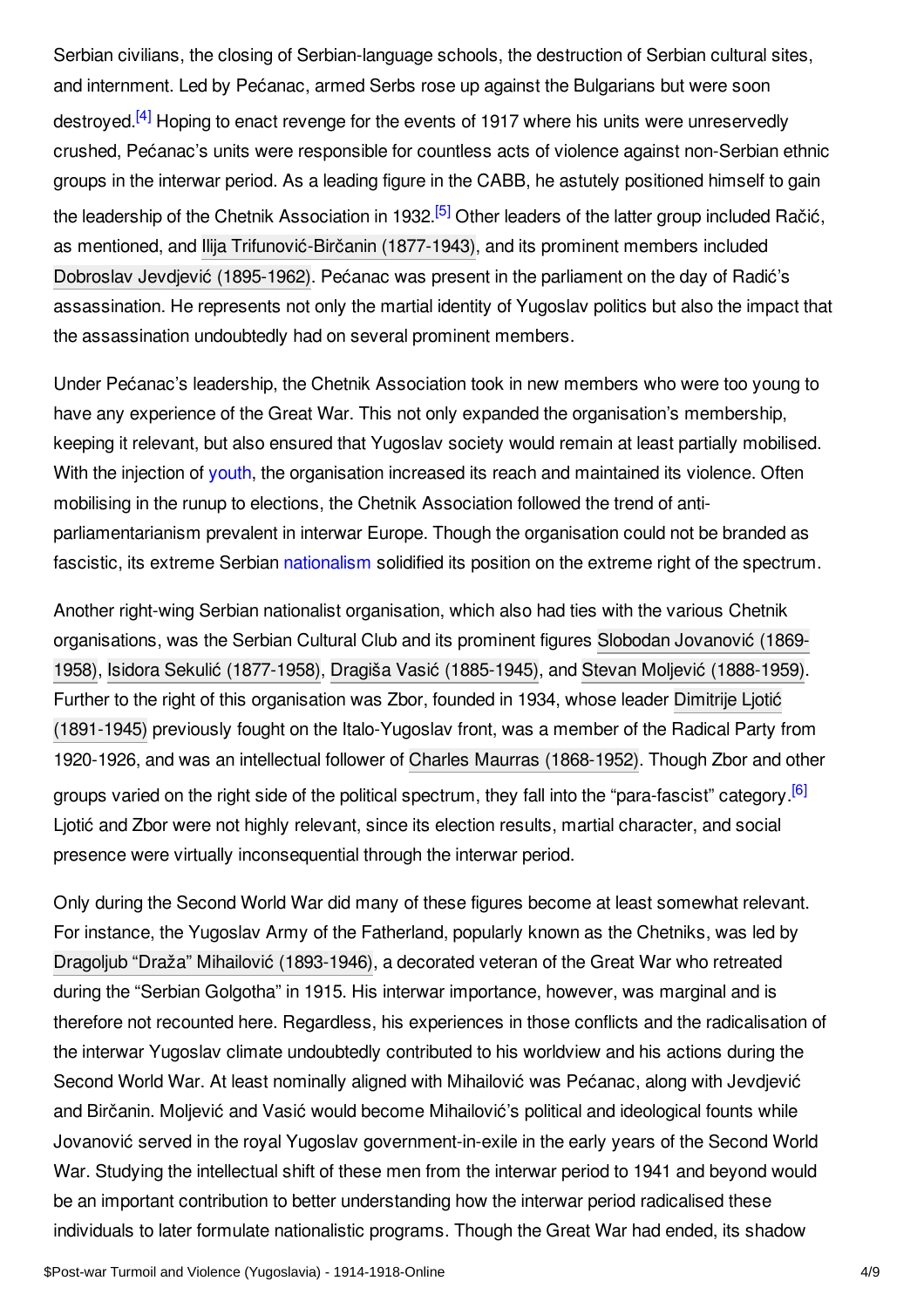cast a long pall over Yugoslav society, culture, and politics. Much of the antagonism emanating from ethnic Albanians, Bulgarians, Croatians, Macedonians, and others towards ethnic Serbs, and especially towards the Serbian and Yugoslav governments, and vice versa, stems from the interwar period.

## <span id="page-4-0"></span>**Underground Organisations**

#### <span id="page-4-1"></span>**Ustaša**

Ante Pavelić's [\(1889-1959\)](https://encyclopedia.1914-1918-online.net/index/names/118789996) Great War experience was political rather than martial. As a lawyer, he remained active in Austro-Hungarian politics and rejected the unification of ethnic Croatians with Serbs in 1918. Much of his and his party's hostility was related to the existence of the Serbian king as head of state. As a witness to Radić's assassination in 1928, Pavelić founded the Ustaša organisation. Taking its ideological program from Josip Frank's [\(1844-1911\)](https://encyclopedia.1914-1918-online.net/index/names/120820838) concept of "Croatian state right," effectively a historical argument for the right of Croatia to maintain a state, Pavelić found powerful allies abroad, in particular Benito Mussolini [\(1883-1945\)](https://encyclopedia.1914-1918-online.net/index/names/118585967). The relationship between Pavelić and Mussolini probably first manifested in the former's defence of twenty Macedonian students accused of being members of the IMRO. Seeing the IMRO as an opportunity to weaken Yugoslavia's territorial integrity, Mussolini gathered like-minded individuals such as Pavelić. Influenced by Karl Lueger's [\(1844-1910\)](https://encyclopedia.1914-1918-online.net/index/names/118729578) Christian Social movement and [Italy's](https://encyclopedia.1914-1918-online.net/article/italy) [fascism](https://encyclopedia.1914-1918-online.net/article/fascism_and_the_radical_right), the Ustaša took up armed militancy.<sup>[\[7\]](#page-7-7)</sup> After the Yugoslav government banned the organisation in 1929, along with making all political parties illegal and the advent of a royal dictatorship, the Ustaša found refuge in Italy and received support from Hungary. Undoubtedly, the Ustaša's hopes for Croatian independence meant that both Italy and Hungary had found a potentially vital revisionist ally. That the Ustaša territorial revision also included Dalmatia was a sticking point that could apparently be put off for the foreseeable future.

<span id="page-4-3"></span>By the mid-1930s, support from Italy and Hungary seemed to bear fruit. With Hungary's funds, Italy's arms, and a territorial base on the western Adriatic coast for training, the Ustaša became more militant throughout King [Aleksandar's](https://encyclopedia.1914-1918-online.net/index/names/118647970) (1888-1934) dictatorship (1929-1934). The culmination of these forces led to the assassination of the king in 1934 while on a state visit to Marseille. Funded and trained by the Ustaša, a Macedonian revolutionary from the IMRO carried out the assassination. Rather than leading to widespread revolt against the Yugoslav state as intended, Yugoslavs of all nations took to the streets to mourn their king. Other than eliminating a powerful leader, the Ustaša failed to do anything else of material importance throughout its interwar existence. Though the Ustaša remained relatively quiet after 1934, they resurfaced in 1941 when the Italians and Germans installed Pavelić as *Poglavnik* (*Führer*) of the Independent State of Croatia. Like Mihailović, Pavelić's importance came after the interwar period. However, studying those around Pavelić and their roles in interwar Yugoslavia (or Italy) would also be an important intervention for the period.

#### <span id="page-4-2"></span>**Communists**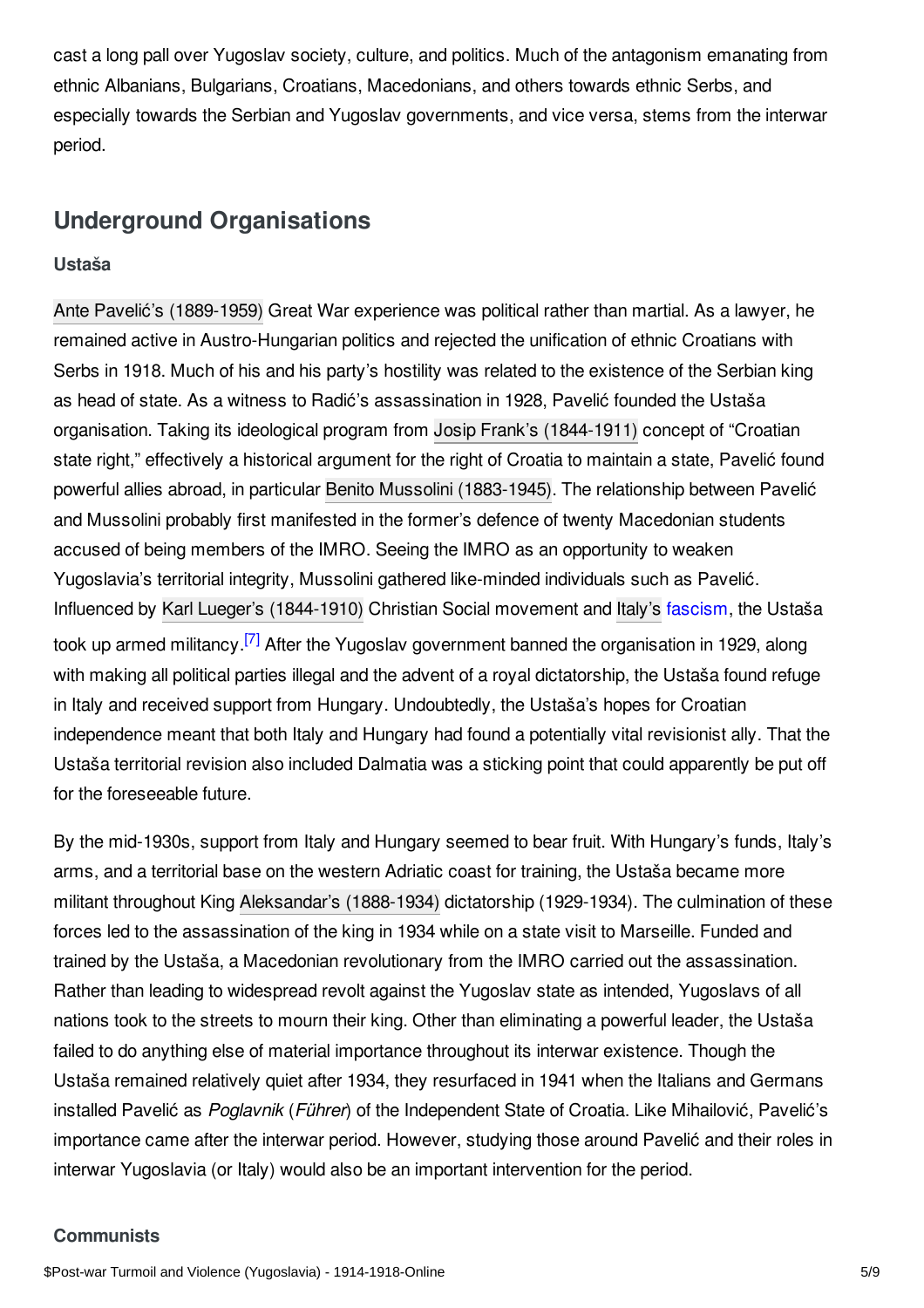The Communist Party of Yugoslavs (CPY) came into being as a result of repatriated prisoners of war who had some [experience](https://encyclopedia.1914-1918-online.net/index/names/118622935) of the Russian October [Revolution](https://encyclopedia.1914-1918-online.net/article/revolutions_russian_empire) of 1917. Josip Broz Tito (1892-1980) was one of these returnees. Though he was not a significant member of the CPY until the 1930s, he requires mention because of what he was able to accomplish in the 1930s and his subsequent involvement in the Second World War and the simultaneous Yugoslav Civil War (1941- 1945), as well as his role as president of communist Yugoslavia from 1945 until his death in 1980. Though an extraordinary figure, Tito's experiences can be taken as fairly typical for Yugoslav communists of the interwar period.

<span id="page-5-0"></span>Tito fought for Austria-Hungary in 1914 and was initially deployed on the front against Serbia before being transferred to the Carpathian Mountains on the Russian front later that year. By February 1915, Tito was in Eastern Galicia where "he distinguished himself through bravery as the leader of a patrol and was recommended for decoration."<sup>[\[8\]](#page-7-8)</sup> He was taken [prisoner](https://encyclopedia.1914-1918-online.net/article/prisoners_of_war_russian_empire) by the Russians in May 1915 and remained in the [hospital](https://encyclopedia.1914-1918-online.net/article/hospitals) until March 1916. Escaping in autumn 1916, he made it to Petrograd, arriving in the wake of the 1917 February Revolution. After several captures and escapes, he joined the Red Guard in Omsk. When Omsk was captured by the White Guards, he was protected either by the villagers or his rich peasant boss for whom he did odd jobs. At any rate, he managed to avoid imprisonment.

Leaving Omsk in 1919 for Petrograd, Tito heard about the collapse of the Habsburg Empire and the subsequent creation of the Kingdom of Serbs, Croats, and Slovenes and the rumours of a revolution occurring in that country (which were false). Deciding he needed to partake in the revolutions, Tito was appointed by the Soviets to be the head of the Austro-Hungarian prisoners of war to be repatriated to the new Yugoslav lands. He returned to his native village in 1920 to a country transformed.

<span id="page-5-1"></span>In 1920, the Communist Party of Yugoslavia could boast a party membership of 65,000. After assassinating Yugoslavia's interior minister in 1921, the party was declared illegal by King Aleksandar and virtually disappeared until the 1930s. Initially "following the Moscow anti-Versailles line," under Tito's leadership from 1937, the communists were pro-Yugoslav with a Marxist tint.<sup>[\[9\]](#page-7-9)</sup> First becoming the secretary of the City Committee of Zagreb in 1928, Tito's leadership led to some expansion of the party, though it still lacked broad support. With Radić's assassination in 1929, the party decided that the time was right for a revolution but failed due to a lack of support.

<span id="page-5-2"></span>During King Aleksandar's dictatorial regime, countless communists suspected of clandestine activity were imprisoned, beaten, tortured, and killed. For those fortunate enough to remain alive, the prisons in which they were confined became a "party school" as Marxist literature was smuggled into the jails, radicalising the inmates.<sup>[\[10\]](#page-7-10)</sup> Several figures who were imprisoned at this time would play key roles in Yugoslavia during the Second World War and after. These include Tito, Moša Pijade (1890- 1957), Aleksandar Ranković [\(1909-1983\)](https://encyclopedia.1914-1918-online.net/index/names/119046148), Milovan Djilas [\(1911-1995\),](https://encyclopedia.1914-1918-online.net/index/names/118929348) and Edvard Kardelj (1910- 1979). All of them seriously studied ideology, politics, economics, and military tactics in preparation for a future revolution. Yet, even in 1934, the communists could not garner enough support in the \$Post-war Turmoil and Violence (Yugoslavia) - 1914-1918-Online 6/9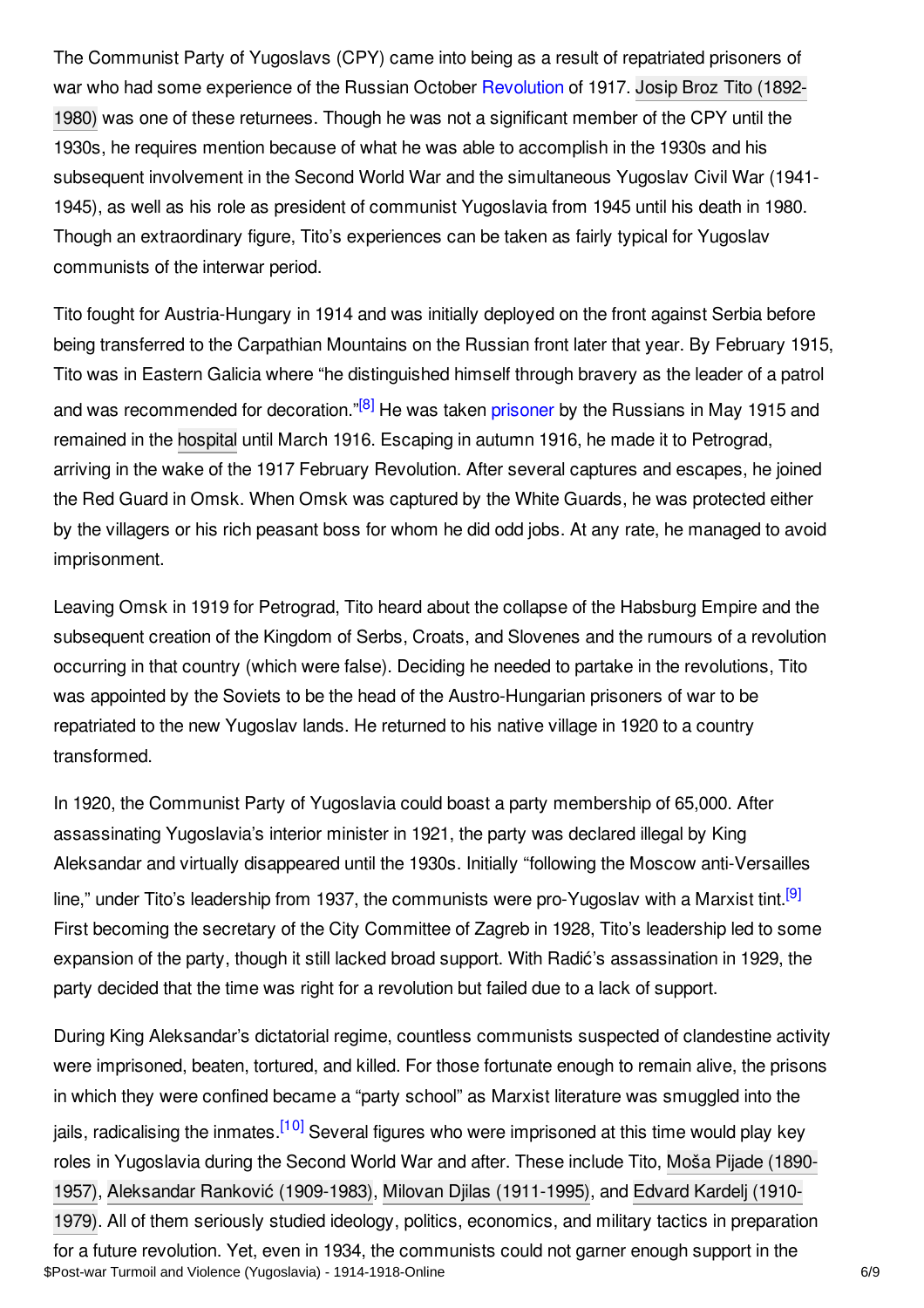wake of King Aleksandar's assassination to hasten a revolution. It was only when Tito assumed leadership of the CPY in 1937 that it finally began to grow. In April 1937, the first congress of the Communist Party of Slovenia took place, followed in August by the founding of the Communist Party of Croatia.

<span id="page-6-2"></span>As leader of the CPY, Tito not only oversaw its expansion but also ensured that its members gained valuable experience. In an attempt to keep the Yugoslavs from falling under Soviet control, Tito had many Yugoslavs in the Soviet Union go to [Spain](https://encyclopedia.1914-1918-online.net/article/spain) to fight for the Republicans in the Spanish Civil War. After party indoctrination in the prisons, the fields of Spain provided the martial experience necessary to wage a guerrilla war. With the Nazi invasion of the Soviet Union in 1941, the Communist Party of Yugoslavia took up arms against the Nazi invaders. The veterans of the Spanish Civil War "were the ones who took the lead in the Partisan struggle."<sup>[\[11\]](#page-7-11)</sup> Anyone aware of the post-1945 order knows of Tito and the partisans' importance. This will not be recounted here, except to stress the importance of George L. Mosse's [\(1918-1999\)](https://encyclopedia.1914-1918-online.net/index/names/119113449) concept of wartime "brutalisation." <sup>[\[12\]](#page-7-12)</sup> Indeed, the Great War's reach extended beyond the years of 1918 and into the decades following even the Second World War.

# <span id="page-6-3"></span><span id="page-6-0"></span>**Conclusion**

Born of war, it was conflict that the Yugoslav state tried hard to avoid. Its actions in the south of the country – Montenegro, the Sandžak, Macedonia, and Kosovo-Metohija – seem to contradict this assertion. However, it must be remembered that Yugoslavia fits within the trend of other Eastern European countries which emerged in the post-Paris peace [conferences](https://encyclopedia.1914-1918-online.net/article/the_paris_peace_conference_and_its_consequences) environment. Nation building and population engineering were not and could not be separated from each other. The fact that the state was founded on the concept of a "trinomial people," that is to say a land of and for the Serbs, Croats, and Slovenes, meant that anyone who claimed to be something other than any of these groups found themselves outside the bounds of the country's program. In this light, the disunity of practice and rhetoric of the Yugoslav state and its agents seems less confounding. What the state failed to understand, however, is that such a nationalising program could only radicalise society. Rather than making Yugoslavs, the state made mortal enemies.

Stevan Bozanich, Simon Fraser University

Section Editors: Gunda [Barth-Scalmani](https://encyclopedia.1914-1918-online.net/contributors/Gunda_Barth-Scalmani); [Richard](https://encyclopedia.1914-1918-online.net/contributors/Richard_Lein) Lein

#### <span id="page-6-1"></span>**Notes**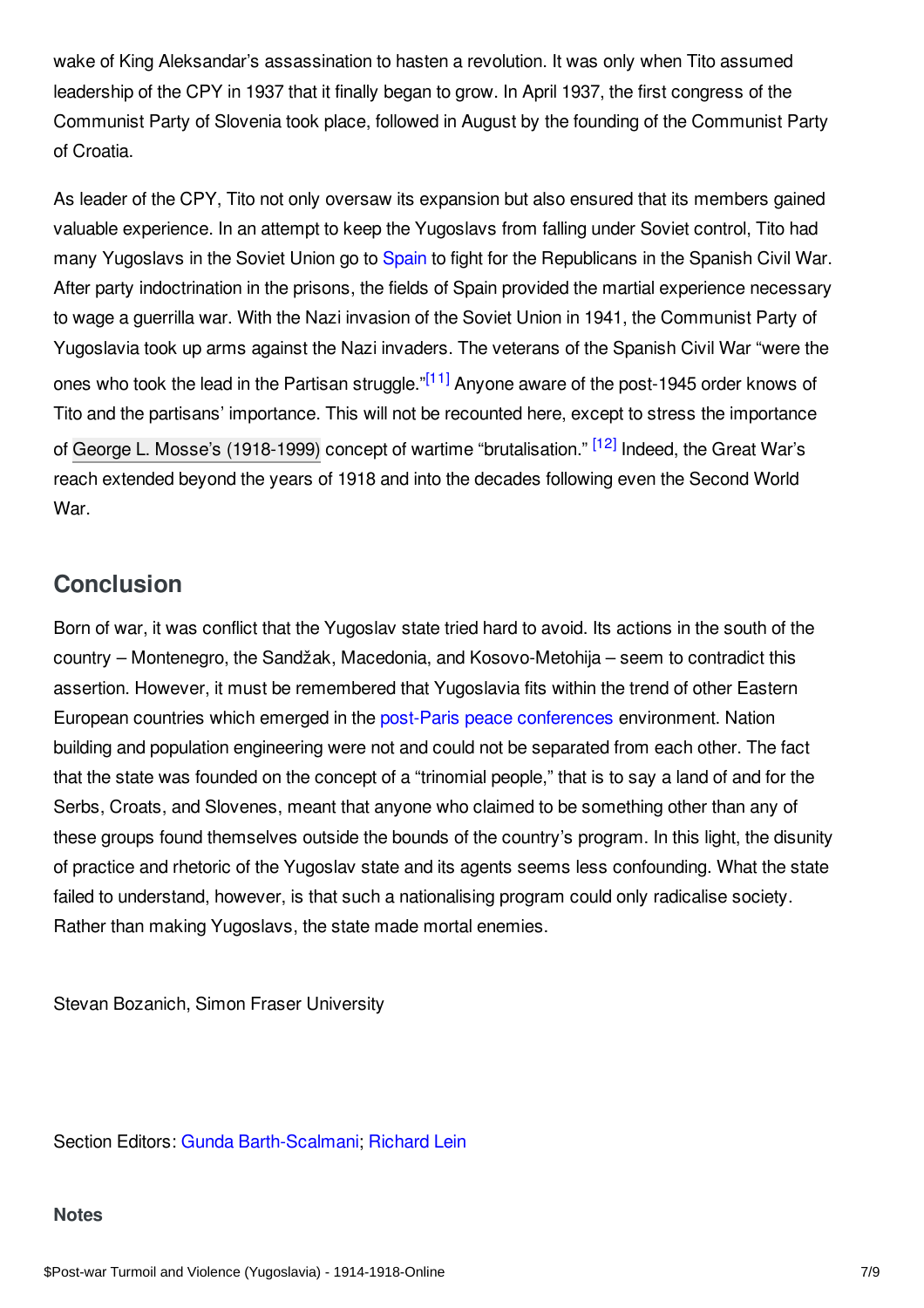- <span id="page-7-1"></span>1. [↑](#page-0-1) The country was informally and popularly known as Yugoslavia, which it was officially named in 1929 with the advent of King Aleksandar's dictatorship. This article will follow popular and scholarly convention and use the name Yugoslavia hereafter.
- <span id="page-7-2"></span>2. [↑](#page-1-1) Newman, John Paul: Yugoslavia in the Shadow of War. Veterans and the Limits of State Building, 1903-1945, Cambridge 2015, p. 107.
- <span id="page-7-3"></span>3. [↑](#page-2-1) Poulton, Hugh: Macedonians and Albanians as Yugoslavs, in: Djokić, Dejan (ed.): Yugoslavism. Histories of a Failed Idea, 1918-1992, London 2003, pp. 115-135, pp. 117-119.
- <span id="page-7-4"></span>4. [↑](#page-3-0) For primary documents on the Toplica uprising from the Serbian perspective see Mladenović, Božica (ed.): Toplički Ustanak 1917 [Toplica Uprising 1917]. Zbirka Dokumenata [Documents Collection]. Beograd 2007." Documents Collection
- <span id="page-7-5"></span>5. [↑](#page-3-1) Tomasevich, Jozo: The Chetniks: War and Revolution in Yugoslavia, 1941-1945, Stanford 1975, p. 126.
- <span id="page-7-6"></span>6. [↑](#page-3-2) Newman, John Paul: War Veterans, Fascism, and Para-Fascist Departures in the Kingdom of Yugoslavia, 1918-1941, in: Fascism. Journal of Comparative Fascist Studies 6 (2017), pp. 42-74, p. 43.
- <span id="page-7-7"></span>7. [↑](#page-4-3) Cipek, Tihomir: The Croats and Yugoslavism, in: Djokić, Yugoslavism 2003, pp. 71-83, pp. 76-77.
- <span id="page-7-8"></span>8. [↑](#page-5-0) Pirjevec, Jože: Tito and His Comrades, Madison 2018, p. 10.
- <span id="page-7-9"></span>9. [↑](#page-5-1) Cipek, Croats 2003, p. 77.
- <span id="page-7-10"></span>10. [↑](#page-5-2) Pirjevec, Tito 2018, p. 16.
- <span id="page-7-11"></span>11. [↑](#page-6-2) Ibid., p. 23.
- <span id="page-7-12"></span>12. [↑](#page-6-3) George L. Mosse: Fallen Soldiers. Reshaping the Memory of the World Wars, New York, 1990.

## <span id="page-7-0"></span>**Selected Bibliography**

Adriano, Pino / Cingolani, Giorgio (eds.): **[Nationalism](https://encyclopedia.1914-1918-online.net/bibliography/255A7PIY) and terror. Ante Pavelić and Ustashe terrorism from fascism to the Cold War**, Budapest et al. 2018: Central European University Press.

Alcalde [Fernández,](https://encyclopedia.1914-1918-online.net/bibliography/SZ2KCE8L) Ángel: **War veterans and fascism in interwar Europe**, Cambridge 2017: Cambridge University Press.

Biondich, Mark: **Stjepan Radic, the Croat Peasant Party, and the politics of mass [mobilization,](https://encyclopedia.1914-1918-online.net/bibliography/KIB79Y5S) 1904-1928**, Toronto 2000: University of Toronto Press.

Djokić, Dejan: **Elusive [compromise.](https://encyclopedia.1914-1918-online.net/bibliography/NF23GDNZ) A history of interwar Yugoslavia**, New York 2007: Columbia University Press.

Djordjević, Dimitrije / [Fischer-Galaţi,](https://encyclopedia.1914-1918-online.net/bibliography/9D7IDZMP) Stephen: **The Balkan revolutionary tradition**, New York 1981: Columbia University Press.

Drapac, Vesna: **Constructing Yugoslavia. A [transnational](https://encyclopedia.1914-1918-online.net/bibliography/BE3M6IW7) history**, Houndmills et al. 2010: Palgrave Macmillan.

Gerwarth, Robert / Horne, John (eds.): **War in peace. [Paramilitary](https://encyclopedia.1914-1918-online.net/bibliography/72WRAW6H) violence in Europe after the Great War**, Oxford 2012: Oxford University Press.

[Janjetović,](https://encyclopedia.1914-1918-online.net/bibliography/XRYKH8VR) Zoran: **Dimitrije Ljotić and World War II**, in: Istorija 20. veka 36/1, 2018, pp. 93- 118.